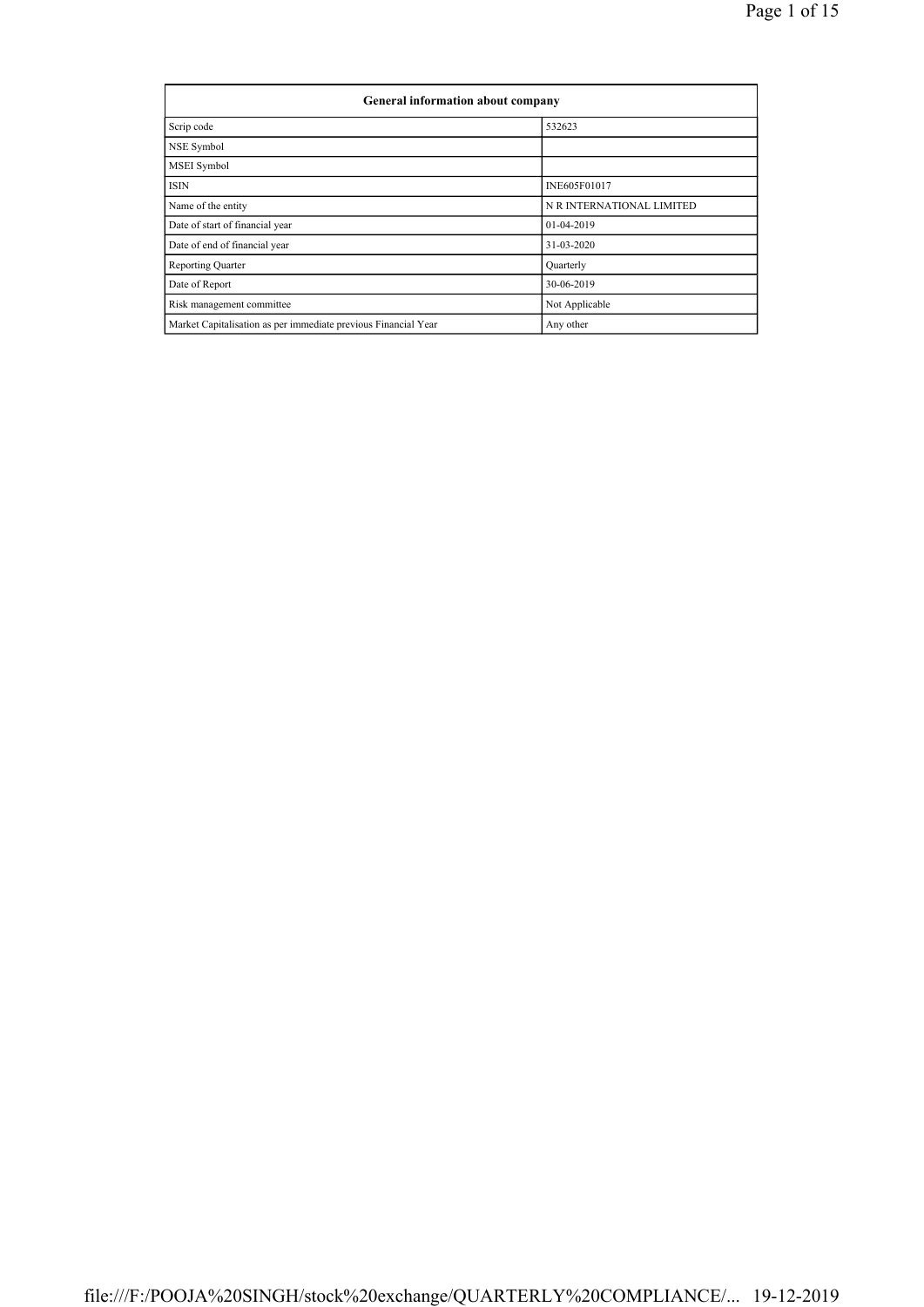|              |                                                                |            |                                                |                                                                      |                               |                                |                                                          | <b>Annexure I</b>                           |                      |                                            |                                                                                                                                          |                                                                                                                                                              |                                                                                                                                                                    |                                                                                                                                                                                              |         |
|--------------|----------------------------------------------------------------|------------|------------------------------------------------|----------------------------------------------------------------------|-------------------------------|--------------------------------|----------------------------------------------------------|---------------------------------------------|----------------------|--------------------------------------------|------------------------------------------------------------------------------------------------------------------------------------------|--------------------------------------------------------------------------------------------------------------------------------------------------------------|--------------------------------------------------------------------------------------------------------------------------------------------------------------------|----------------------------------------------------------------------------------------------------------------------------------------------------------------------------------------------|---------|
|              | Annexure I to be submitted by listed entity on quarterly basis |            |                                                |                                                                      |                               |                                |                                                          |                                             |                      |                                            |                                                                                                                                          |                                                                                                                                                              |                                                                                                                                                                    |                                                                                                                                                                                              |         |
|              |                                                                |            |                                                |                                                                      |                               |                                |                                                          | <b>I. Composition of Board of Directors</b> |                      |                                            |                                                                                                                                          |                                                                                                                                                              |                                                                                                                                                                    |                                                                                                                                                                                              |         |
|              |                                                                |            |                                                | Disclosure of notes on composition of board of directors explanatory |                               |                                |                                                          |                                             |                      |                                            |                                                                                                                                          |                                                                                                                                                              |                                                                                                                                                                    |                                                                                                                                                                                              |         |
|              |                                                                |            |                                                |                                                                      |                               |                                | Wether the listed entity has a Regular Chairperson   Yes |                                             |                      |                                            |                                                                                                                                          |                                                                                                                                                              |                                                                                                                                                                    |                                                                                                                                                                                              |         |
|              |                                                                |            |                                                |                                                                      |                               |                                | Whether Chairperson is related to MD or CEO              |                                             |                      | Yes                                        |                                                                                                                                          |                                                                                                                                                              |                                                                                                                                                                    |                                                                                                                                                                                              |         |
| f the<br>tor | PAN                                                            | <b>DIN</b> | Category 1<br>of directors                     | Category 2<br>of directors                                           | Category<br>3 of<br>directors | Date<br><sub>of</sub><br>Birth | <b>Initial Date</b><br>of<br>appointment                 | Date of Re-<br>appointment                  | Date of<br>cessation | Tenure<br>of<br>director<br>(in<br>months) | No of<br>Directorship in<br>listed entities<br>including this<br>listed entity<br>(Refer<br>Regulation 17A<br>of Listing<br>Regulations) | No of<br>Independent<br>Directorship in<br>listed entities<br>including this<br>listed entity<br>(Refer<br>Regulation 17A<br>$(1)$ of Listing<br>Regulations | Number of<br>memberships in<br>Audit/<br>Stakeholder<br>Committee(s)<br>including this<br>listed entity<br>(Refer Regulation<br>$26(1)$ of Listing<br>Regulations) | No of post of<br>Chairperson in<br>Audit/<br>Stakeholder<br>Committee held in<br>listed entities<br>including this<br>listed entity (Refer<br>Regulation 26(1)<br>of Listing<br>Regulations) | N<br>p: |
|              | AETPM2635L                                                     | 00268371   | Executive<br>Director                          | Not<br>Applicable                                                    | MD                            | $08 -$<br>$04 -$<br>1959       | 30-03-1994                                               | 10-05-2017                                  |                      |                                            |                                                                                                                                          | $\theta$                                                                                                                                                     | 2                                                                                                                                                                  | $\mathbf{0}$                                                                                                                                                                                 |         |
| <b>ETA</b>   | ADNPM2410L                                                     | 01963973   | Executive<br>Director                          | Chairperson<br>related to<br>Promoter                                |                               | $13 -$<br>$03 -$<br>1965       | 10-05-2017                                               | 10-05-2017                                  |                      |                                            |                                                                                                                                          | $\Omega$                                                                                                                                                     | $\Omega$                                                                                                                                                           | $\Omega$                                                                                                                                                                                     |         |
| <b>TAV</b>   | BCJPS2578D                                                     | 00271649   | Non-<br>Executive -<br>Independent<br>Director | Not<br>Applicable                                                    |                               | $10-$<br>$02 -$<br>1954        | 03-08-2001                                               | 01-04-2014                                  |                      | 63                                         |                                                                                                                                          |                                                                                                                                                              |                                                                                                                                                                    | 2                                                                                                                                                                                            |         |
| <b>RA</b>    | ASRPS4259C                                                     | 01251074   | Non-<br>Executive -<br>Independent<br>Director | Not<br>Applicable                                                    |                               | $09-$<br>$06 -$<br>1965        | 24-03-2015                                               | 24-03-2015                                  |                      | 51                                         |                                                                                                                                          |                                                                                                                                                              | $\overline{2}$                                                                                                                                                     | $\Omega$                                                                                                                                                                                     |         |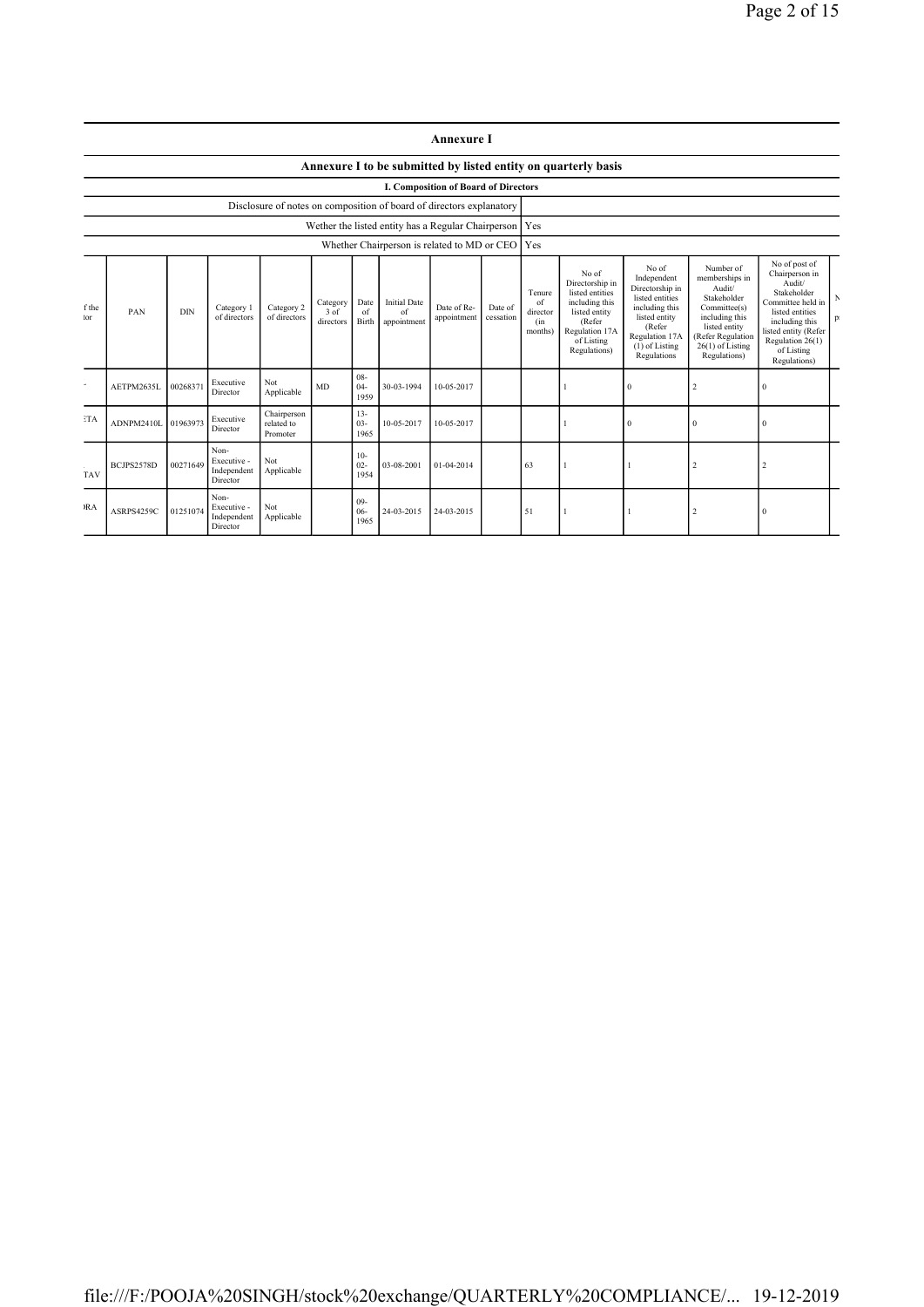|               | <b>Audit Committee Details</b> |                                                           |                                                |                            |                        |                      |         |
|---------------|--------------------------------|-----------------------------------------------------------|------------------------------------------------|----------------------------|------------------------|----------------------|---------|
|               |                                | Whether the Audit Committee has a Regular Chairperson Yes |                                                |                            |                        |                      |         |
| <b>Sr</b>     | <b>DIN</b><br>Number           | Name of Committee<br>members                              | Category 1 of directors                        | Category 2 of<br>directors | Date of<br>Appointment | Date of<br>Cessation | Remarks |
|               | 00271649                       | VINOD KUMAR<br><b>SRIVASTAV</b>                           | Non-Executive -<br><b>Independent Director</b> | Chairperson                | 07-02-2015             |                      |         |
| $\mathcal{D}$ | 01251074                       | <b>RAJENDRA SINGH</b>                                     | Non-Executive -<br><b>Independent Director</b> | Member                     | 24-03-2015             |                      |         |
|               | 00268371                       | NIRMAL MODI                                               | <b>Executive Director</b>                      | Member                     | 14-11-2018             |                      |         |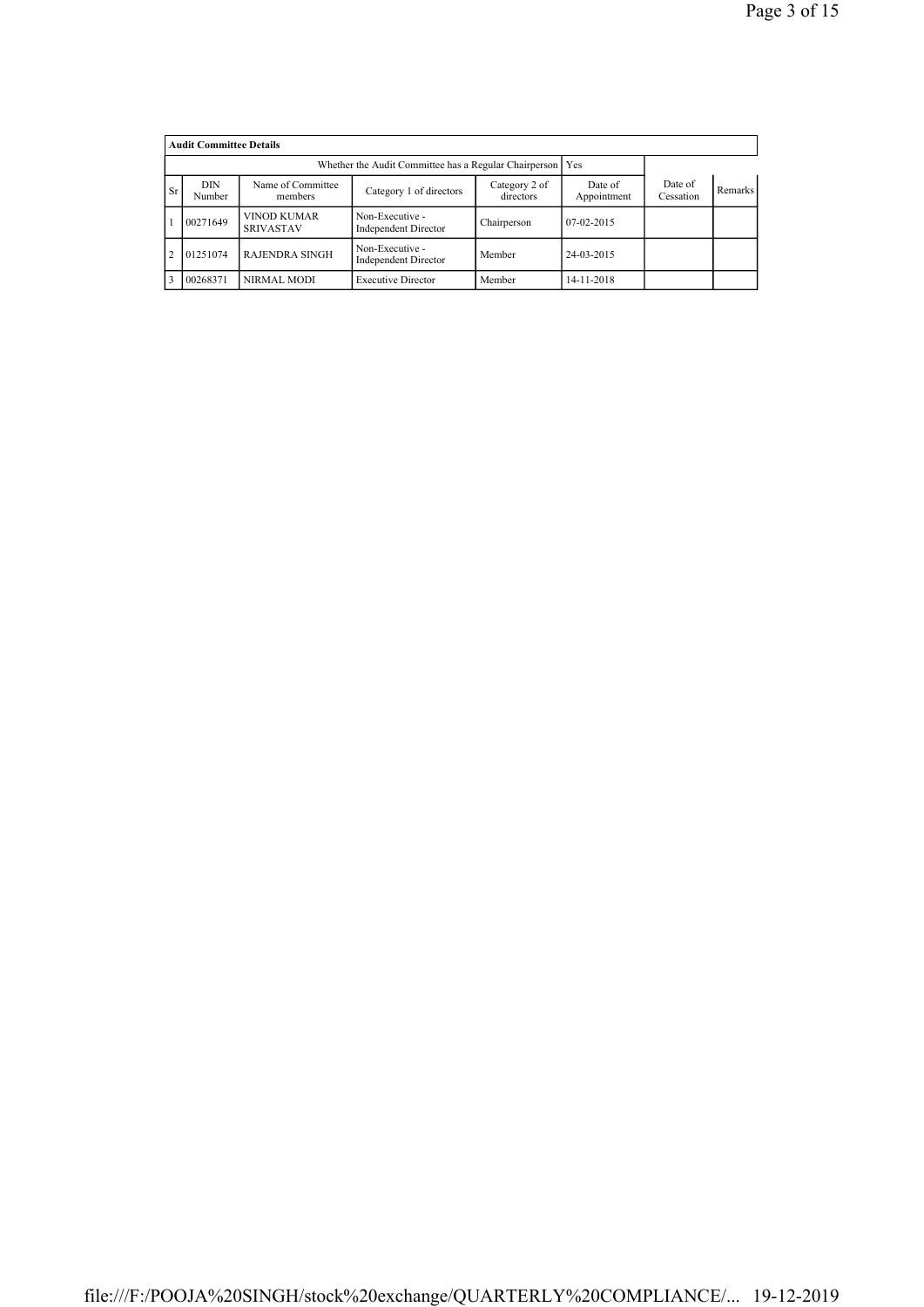|           |                      | Nomination and remuneration committee                                             |                                         |                            |                        |                      |         |
|-----------|----------------------|-----------------------------------------------------------------------------------|-----------------------------------------|----------------------------|------------------------|----------------------|---------|
|           |                      | Whether the Nomination and remuneration committee has a Regular Chairperson   Yes |                                         |                            |                        |                      |         |
| <b>Sr</b> | <b>DIN</b><br>Number | Name of Committee<br>members                                                      | Category 1 of directors                 | Category 2 of<br>directors | Date of<br>Appointment | Date of<br>Cessation | Remarks |
|           | 00271649             | <b>VINOD KUMAR</b><br><b>SRIVASTAV</b>                                            | Non-Executive -<br>Independent Director | Chairperson                | $07-02-2015$           |                      |         |
|           | 01251074             | <b>RAJENDRA SINGH</b>                                                             | Non-Executive -<br>Independent Director | Member                     | 24-03-2015             |                      |         |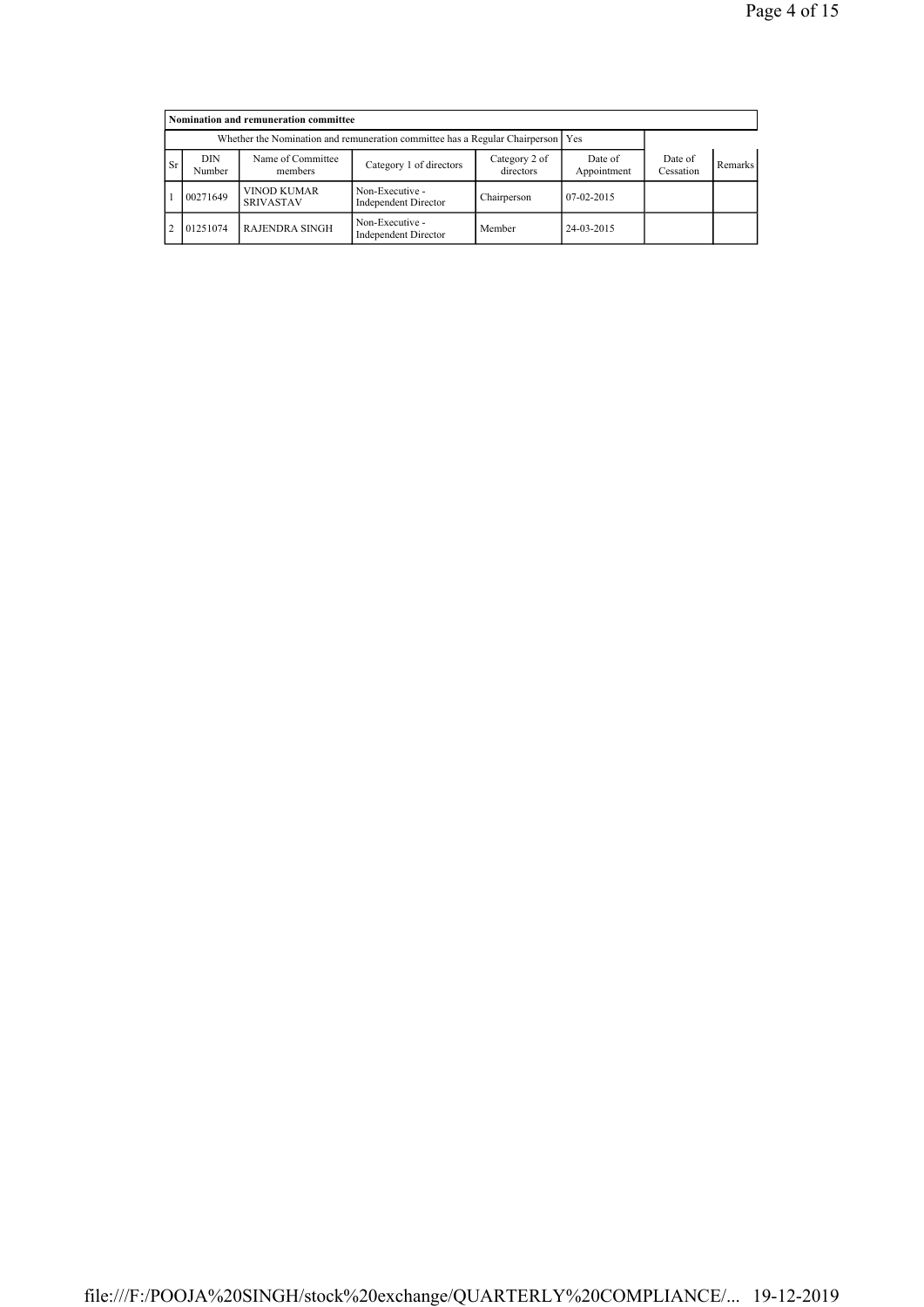|                |                      | <b>Stakeholders Relationship Committee</b>                                      |                                                |                            |                        |                      |                |
|----------------|----------------------|---------------------------------------------------------------------------------|------------------------------------------------|----------------------------|------------------------|----------------------|----------------|
|                |                      | Whether the Stakeholders Relationship Committee has a Regular Chairperson   Yes |                                                |                            |                        |                      |                |
| <b>Sr</b>      | <b>DIN</b><br>Number | Name of Committee<br>members                                                    | Category 1 of directors                        | Category 2 of<br>directors | Date of<br>Appointment | Date of<br>Cessation | <b>Remarks</b> |
|                | 00271649             | <b>VINOD KUMAR</b><br><b>SRIVASTAV</b>                                          | Non-Executive -<br><b>Independent Director</b> | Chairperson                | $07-02-2015$           |                      |                |
| $\overline{2}$ | 01251074             | <b>RAJENDRA SINGH</b>                                                           | Non-Executive -<br><b>Independent Director</b> | Member                     | 24-03-2015             |                      |                |
| 3              | 00268371             | NIRMAL MODI                                                                     | <b>Executive Director</b>                      | Member                     | 07-03-2015             |                      |                |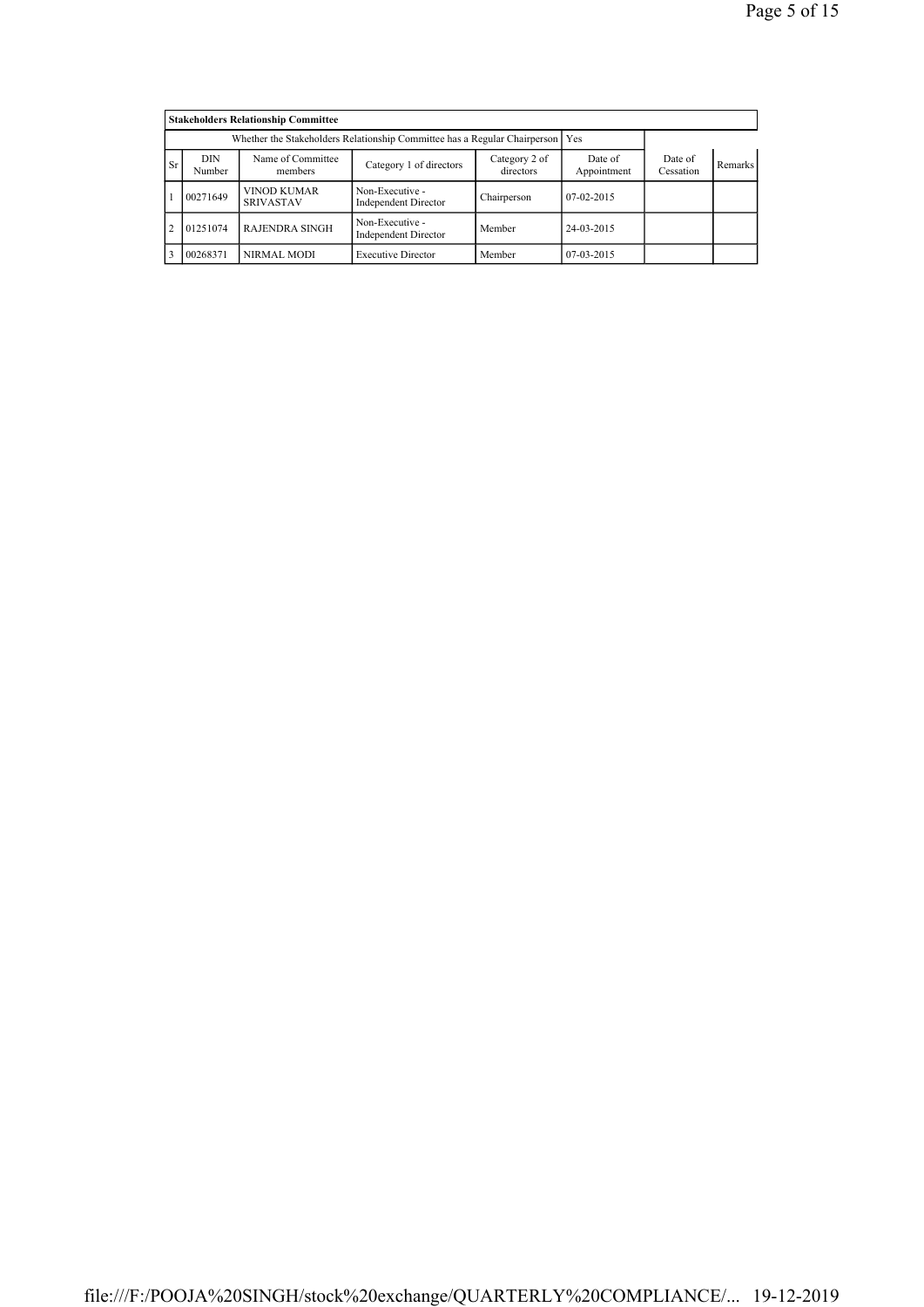|                                                                 | <b>Risk Management Committee</b> |                              |                            |                            |                        |                      |         |  |  |
|-----------------------------------------------------------------|----------------------------------|------------------------------|----------------------------|----------------------------|------------------------|----------------------|---------|--|--|
| Whether the Risk Management Committee has a Regular Chairperson |                                  |                              |                            |                            |                        |                      |         |  |  |
| <b>Sr</b>                                                       | DIN<br>Number                    | Name of Committee<br>members | Category 1 of<br>directors | Category 2 of<br>directors | Date of<br>Appointment | Date of<br>Cessation | Remarks |  |  |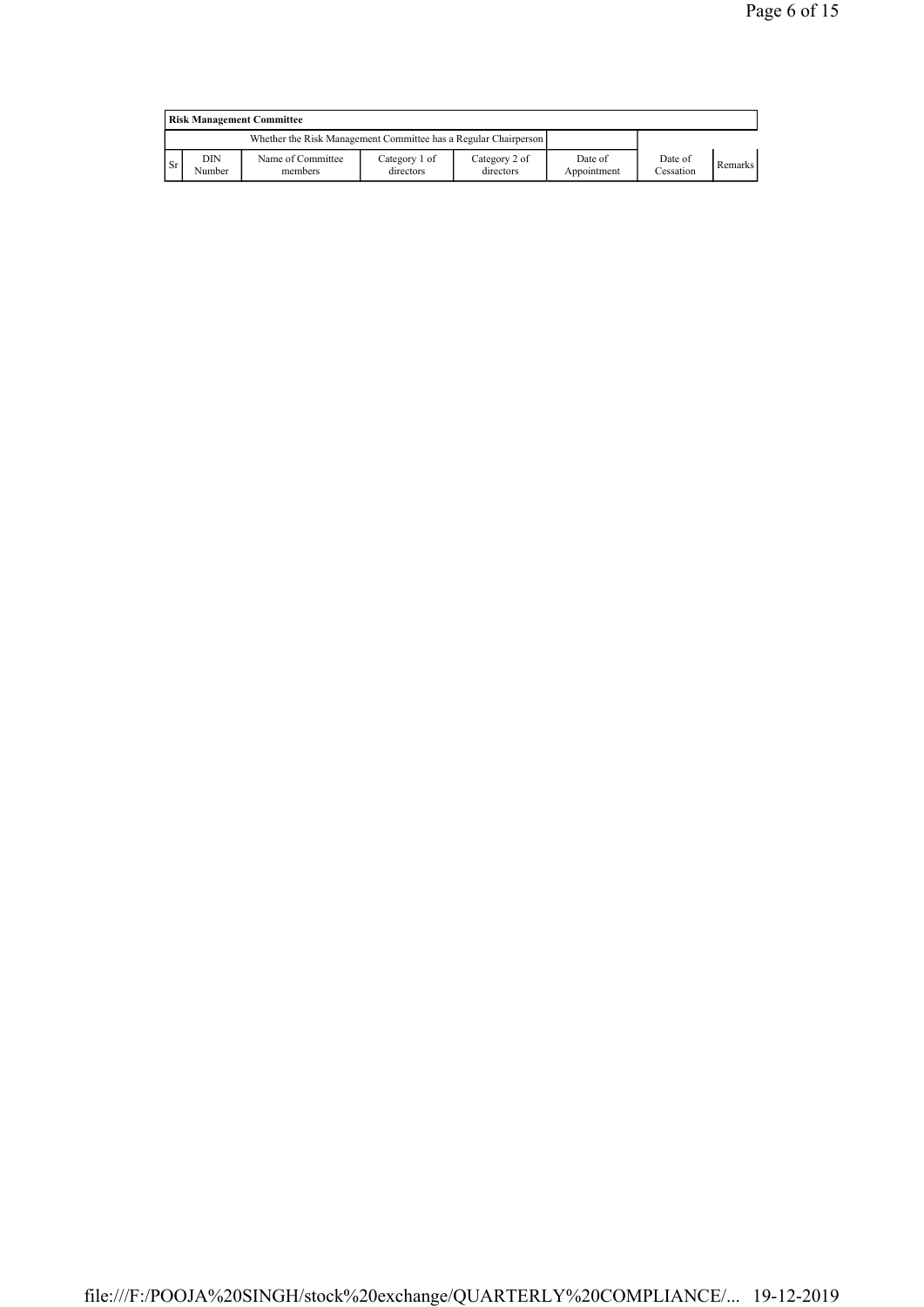|               | Corporate Social Responsibility Committee                                            |                              |                            |                            |                        |                      |         |  |  |
|---------------|--------------------------------------------------------------------------------------|------------------------------|----------------------------|----------------------------|------------------------|----------------------|---------|--|--|
|               | Whether the Corporate Social Responsibility Committee has a Regular Chairperson   No |                              |                            |                            |                        |                      |         |  |  |
| <sup>Sr</sup> | <b>DIN</b><br>Number                                                                 | Name of Committee<br>members | Category 1 of<br>directors | Category 2 of<br>directors | Date of<br>Appointment | Date of<br>Cessation | Remarks |  |  |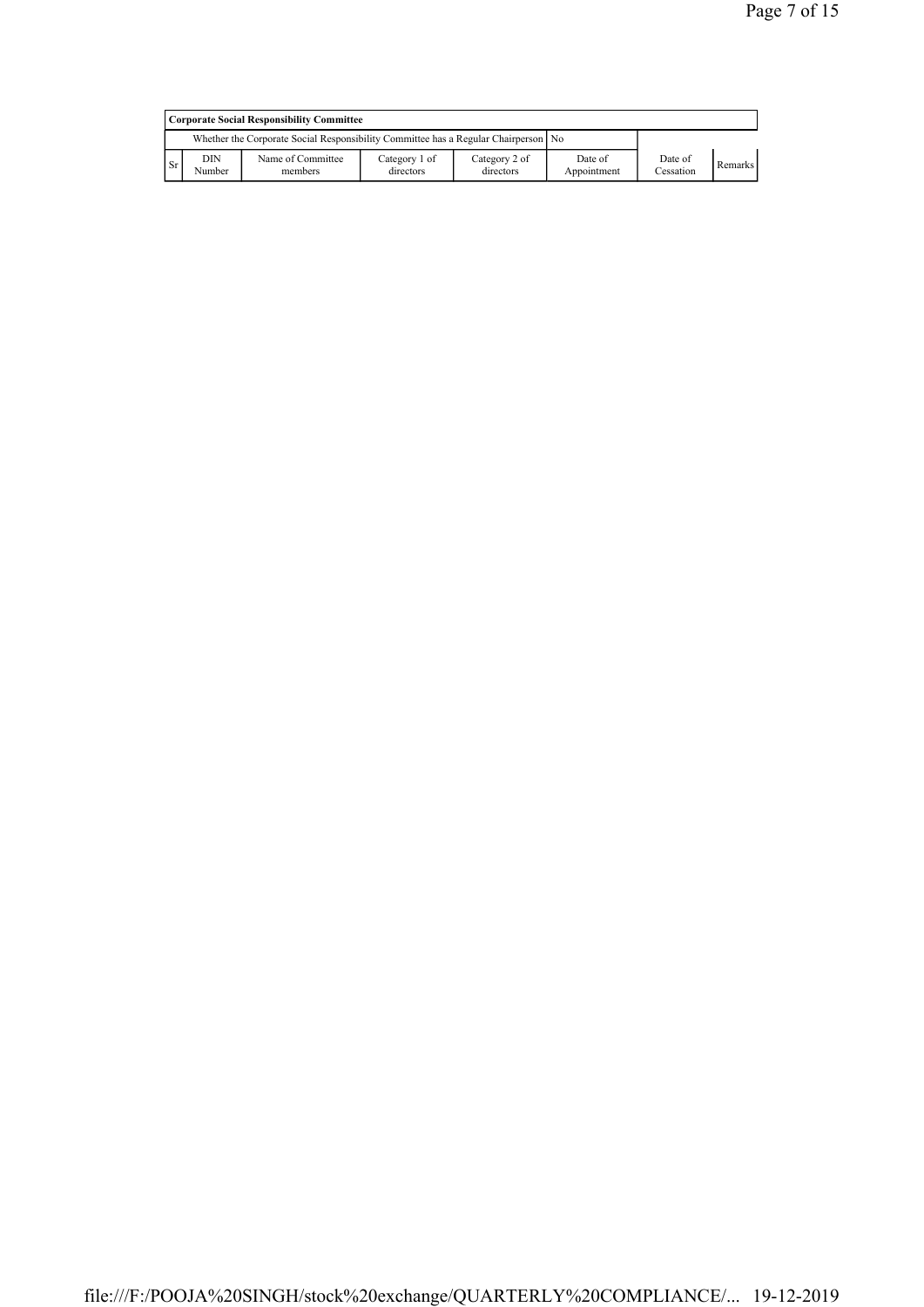| <b>Other Committee</b> |  |                                                                                                                         |  |  |  |  |
|------------------------|--|-------------------------------------------------------------------------------------------------------------------------|--|--|--|--|
|                        |  | Sr DIN Number Name of Committee members Name of other committee Category 1 of directors Category 2 of directors Remarks |  |  |  |  |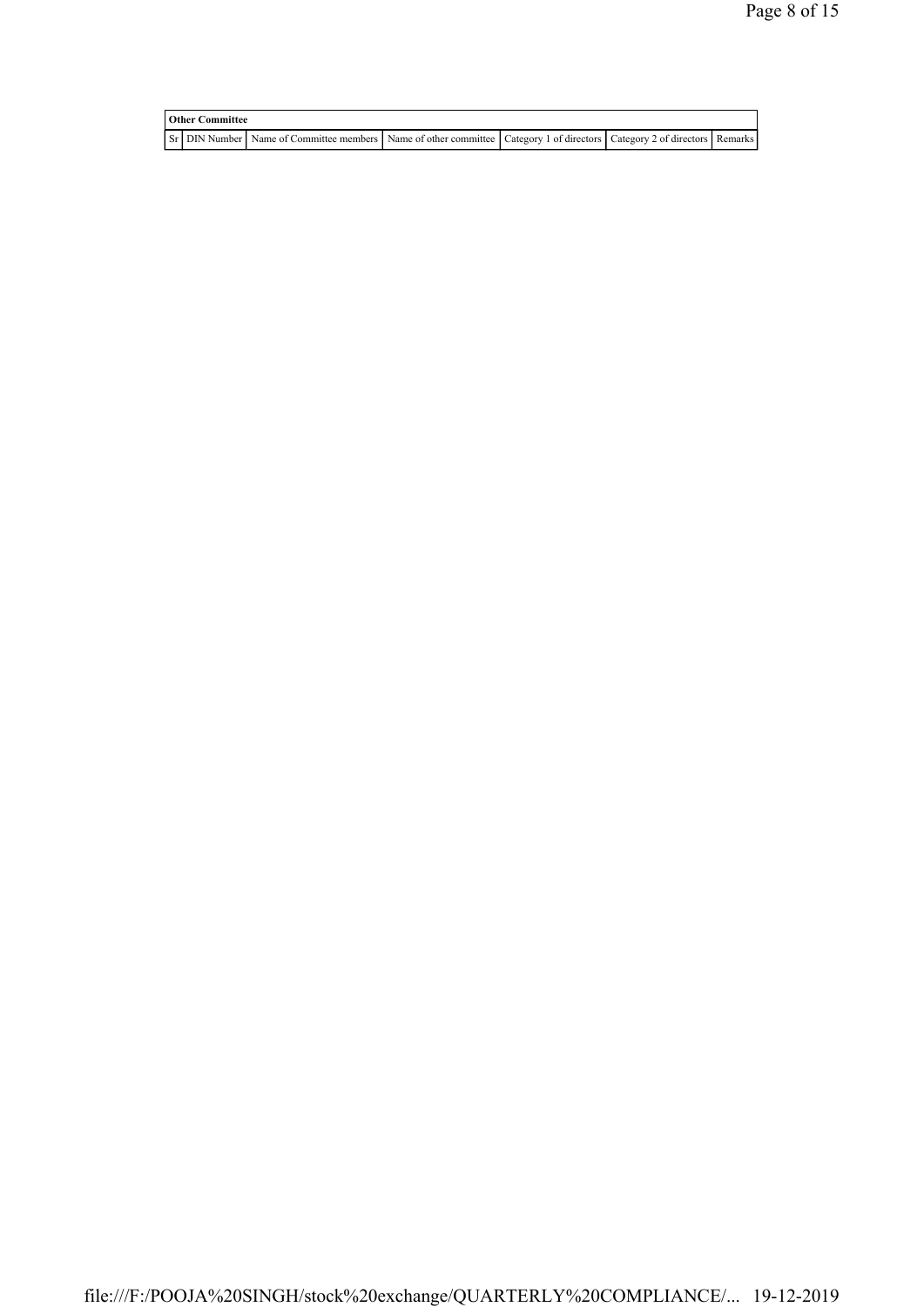|                | <b>Annexure 1</b>                                              |                                                                     |                                                                      |                                    |                                                     |                                    |                                                           |  |  |  |
|----------------|----------------------------------------------------------------|---------------------------------------------------------------------|----------------------------------------------------------------------|------------------------------------|-----------------------------------------------------|------------------------------------|-----------------------------------------------------------|--|--|--|
|                | <b>Annexure 1</b>                                              |                                                                     |                                                                      |                                    |                                                     |                                    |                                                           |  |  |  |
|                | <b>III. Meeting of Board of Directors</b>                      |                                                                     |                                                                      |                                    |                                                     |                                    |                                                           |  |  |  |
|                |                                                                | Disclosure of notes on meeting of<br>board of directors explanatory |                                                                      |                                    |                                                     |                                    |                                                           |  |  |  |
| <b>Sr</b>      | $Date(s)$ of<br>meeting (if any)<br>in the previous<br>quarter | $Date(s)$ of<br>meeting (if any)<br>in the current<br>quarter       | Maximum gap<br>between any two<br>consecutive (in<br>number of days) | Notes for not<br>providing<br>Date | Whether<br>requirement of<br>Quorum met<br>(Yes/No) | Number of<br>Directors<br>present* | No. of Independent<br>Directors attending<br>the meeting* |  |  |  |
| 1              | 14-02-2019                                                     |                                                                     |                                                                      |                                    | Yes                                                 |                                    |                                                           |  |  |  |
| $\overline{c}$ | 02-03-2019                                                     |                                                                     | 15                                                                   |                                    | <b>Yes</b>                                          |                                    |                                                           |  |  |  |
| 3              |                                                                | 15-06-2019                                                          | 104                                                                  |                                    | Yes                                                 | 4                                  |                                                           |  |  |  |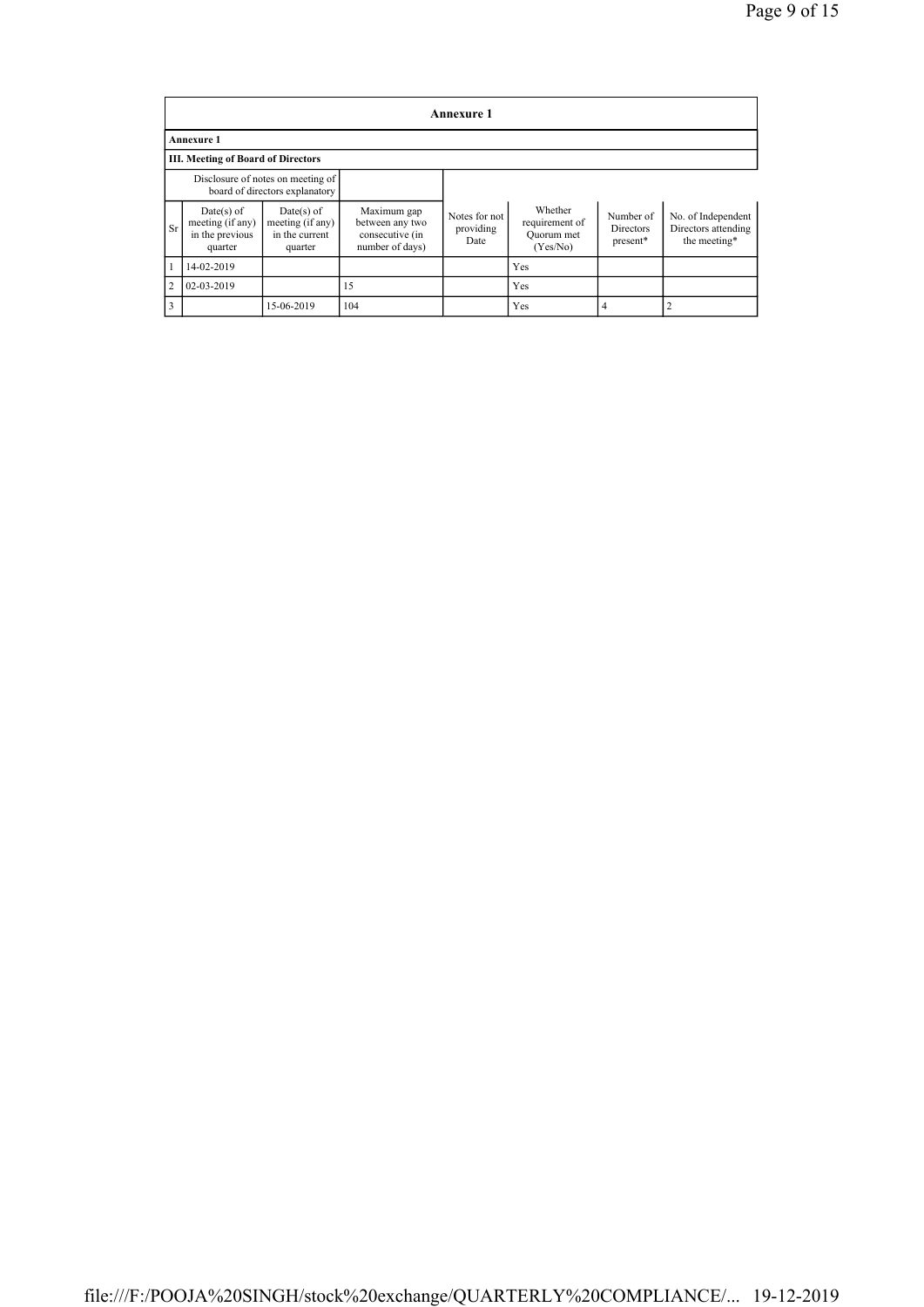|                | <b>Annexure 1</b>                                |                                                                                                               |                                                                      |                               |                                       |                                                          |                                           |                                                                        |  |
|----------------|--------------------------------------------------|---------------------------------------------------------------------------------------------------------------|----------------------------------------------------------------------|-------------------------------|---------------------------------------|----------------------------------------------------------|-------------------------------------------|------------------------------------------------------------------------|--|
|                | <b>IV. Meeting of Committees</b>                 |                                                                                                               |                                                                      |                               |                                       |                                                          |                                           |                                                                        |  |
|                |                                                  |                                                                                                               |                                                                      |                               |                                       | Disclosure of notes on meeting of committees explanatory |                                           |                                                                        |  |
| Sr             | Name of<br>Committee                             | $Date(s)$ of meeting<br>(Enter dates of<br>Previous quarter and<br>Current quarter in<br>chronological order) | Maximum gap<br>between any two<br>consecutive (in<br>number of days) | Name of<br>other<br>committee | Reson for<br>not<br>providing<br>date | Whether<br>requirement of<br>Quorum met<br>(Yes/No)      | Number of<br><b>Directors</b><br>present* | No. of<br>Independent<br><b>Directors</b><br>attending the<br>meeting* |  |
|                | Audit<br>Committee                               | 14-02-2019                                                                                                    |                                                                      |                               |                                       | Yes                                                      | 3                                         | $\overline{2}$                                                         |  |
| $\overline{c}$ | Audit<br>Committee                               | 14-06-2019                                                                                                    | 119                                                                  |                               |                                       | Yes                                                      | 3                                         | $\overline{2}$                                                         |  |
| 3              | Stakeholders<br>Relationship<br>Committee        | 15-02-2019                                                                                                    |                                                                      |                               |                                       | Yes                                                      | 3                                         | $\overline{2}$                                                         |  |
| $\overline{4}$ | Stakeholders<br>Relationship<br>Committee        | 30-03-2019                                                                                                    | 42                                                                   |                               |                                       | Yes                                                      | 3                                         | $\overline{2}$                                                         |  |
| 5              | <b>Stakeholders</b><br>Relationship<br>Committee | 26-04-2019                                                                                                    | 26                                                                   |                               |                                       | Yes                                                      | 3                                         | $\overline{2}$                                                         |  |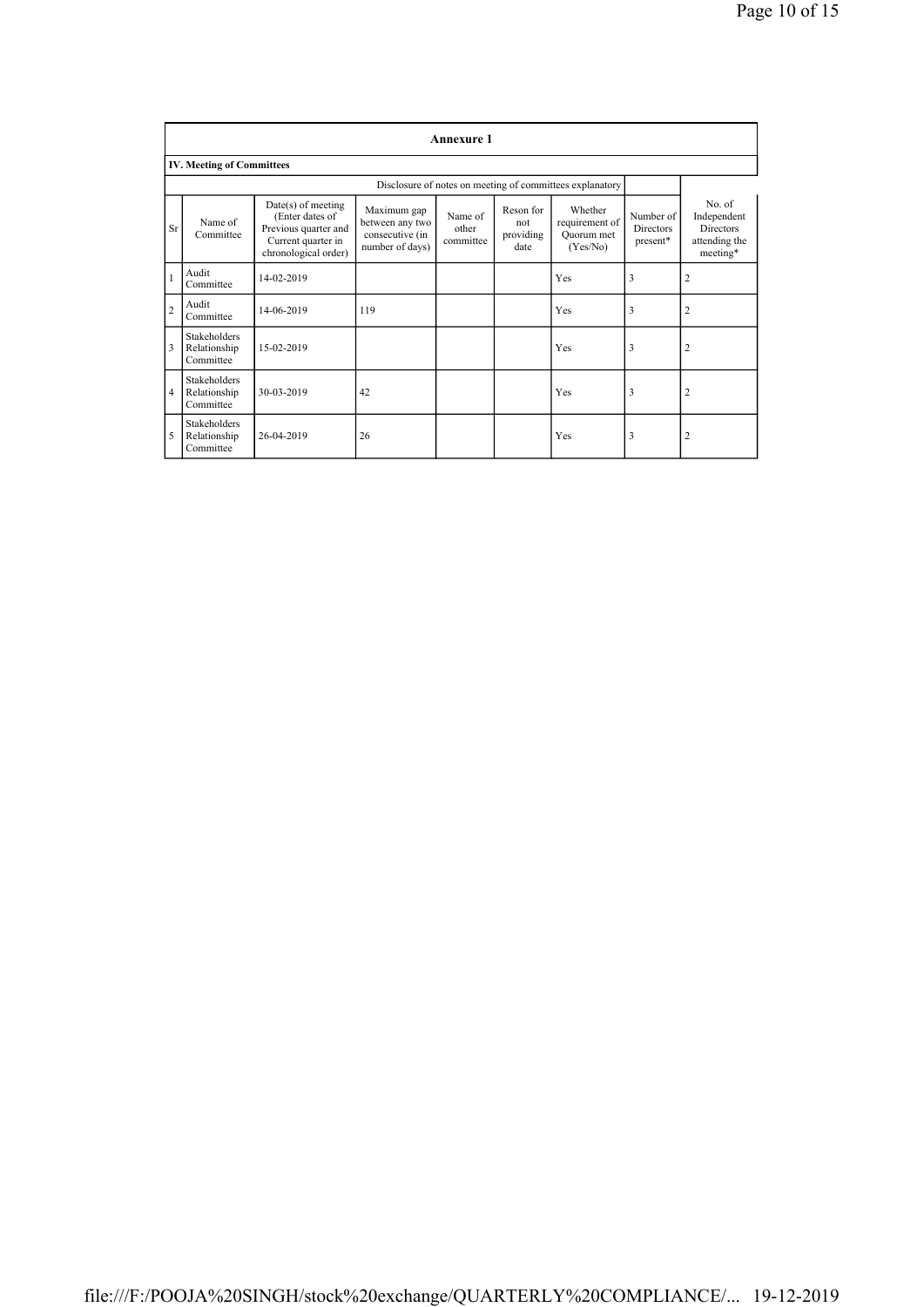|                | Annexure 1                                                                                                |                                  |                                                                    |  |  |  |  |  |
|----------------|-----------------------------------------------------------------------------------------------------------|----------------------------------|--------------------------------------------------------------------|--|--|--|--|--|
|                | <b>V. Related Party Transactions</b>                                                                      |                                  |                                                                    |  |  |  |  |  |
|                | Subject                                                                                                   | Compliance status<br>(Yes/No/NA) | If status is "No" details of non-<br>compliance may be given here. |  |  |  |  |  |
|                | Whether prior approval of audit committee obtained                                                        | Yes                              |                                                                    |  |  |  |  |  |
| $\overline{2}$ | Whether shareholder approval obtained for material RPT                                                    | NA                               |                                                                    |  |  |  |  |  |
|                | Whether details of RPT entered into pursuant to omnibus approval<br>have been reviewed by Audit Committee | Yes                              |                                                                    |  |  |  |  |  |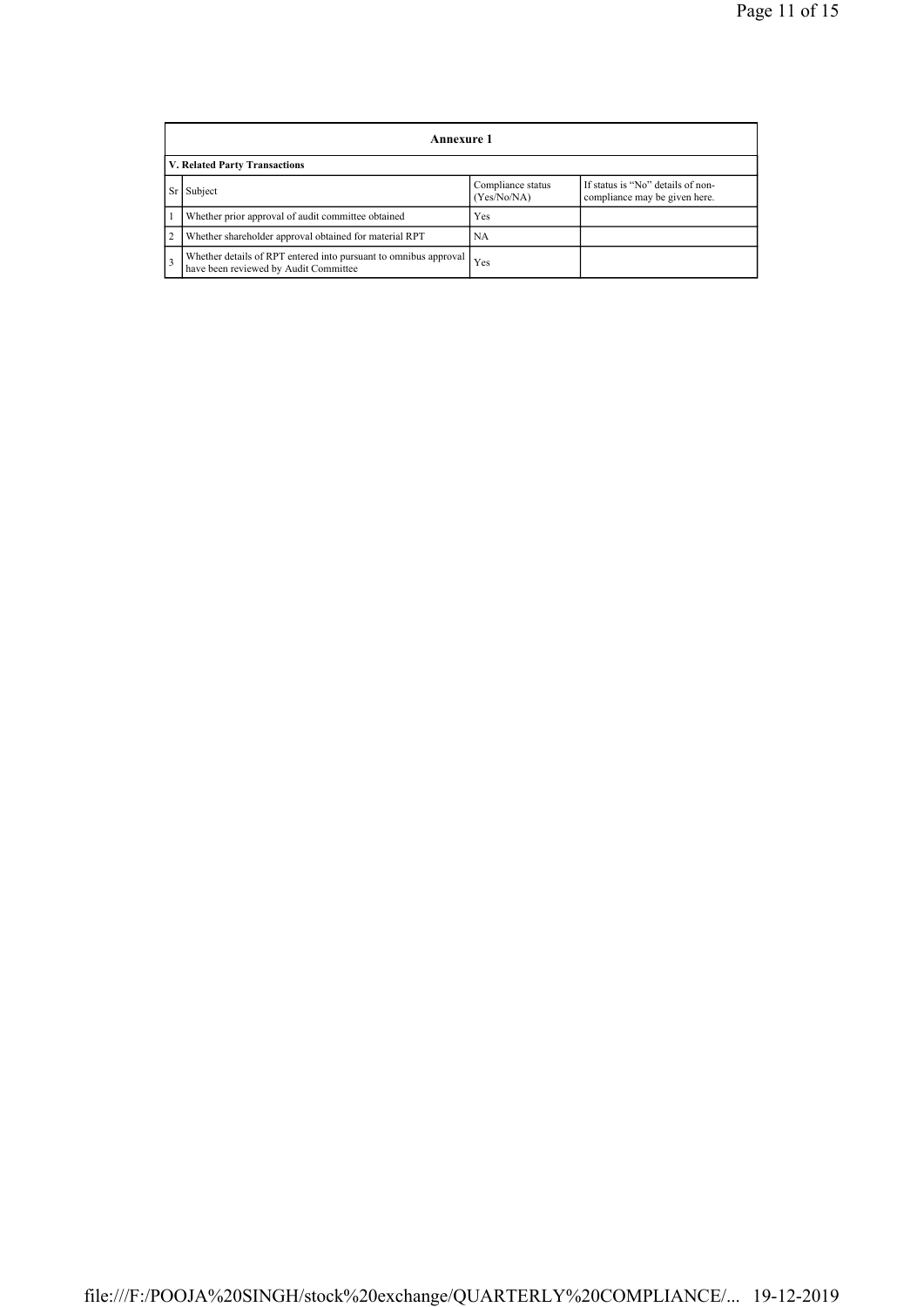|                | <b>Annexure 1</b>                                                                                                                                                                                               |                               |  |  |  |  |  |  |  |
|----------------|-----------------------------------------------------------------------------------------------------------------------------------------------------------------------------------------------------------------|-------------------------------|--|--|--|--|--|--|--|
|                | <b>VI. Affirmations</b>                                                                                                                                                                                         |                               |  |  |  |  |  |  |  |
|                | Sr Subject                                                                                                                                                                                                      | Compliance status<br>(Yes/No) |  |  |  |  |  |  |  |
| $\mathbf{1}$   | The composition of Board of Directors is in terms of SEBI (Listing obligations and disclosure requirements)<br>Regulations, 2015                                                                                | Yes                           |  |  |  |  |  |  |  |
| $\overline{2}$ | The composition of the following committees is in terms of SEBI(Listing obligations and disclosure<br>requirements) Regulations, 2015 a. Audit Committee                                                        | Yes                           |  |  |  |  |  |  |  |
| 3              | The composition of the following committees is in terms of SEBI(Listing obligations and disclosure<br>requirements) Regulations, 2015. b. Nomination & remuneration committee                                   | No                            |  |  |  |  |  |  |  |
| $\overline{4}$ | The composition of the following committees is in terms of SEBI(Listing obligations and disclosure<br>requirements) Regulations, 2015. c. Stakeholders relationship committee                                   | Yes                           |  |  |  |  |  |  |  |
| 5              | The composition of the following committees is in terms of SEBI(Listing obligations and disclosure<br>requirements) Regulations, 2015. d. Risk management committee (applicable to the top 100 listed entities) | <b>NA</b>                     |  |  |  |  |  |  |  |
| 6              | The committee members have been made aware of their powers, role and responsibilities as specified in SEBI<br>(Listing obligations and disclosure requirements) Regulations, 2015.                              | Yes                           |  |  |  |  |  |  |  |
| $\overline{7}$ | The meetings of the board of directors and the above committees have been conducted in the manner as specified<br>in SEBI (Listing obligations and disclosure requirements) Regulations, 2015.                  | Yes                           |  |  |  |  |  |  |  |
| 8              | This report and/or the report submitted in the previous quarter has been placed before Board of Directors.                                                                                                      | Yes                           |  |  |  |  |  |  |  |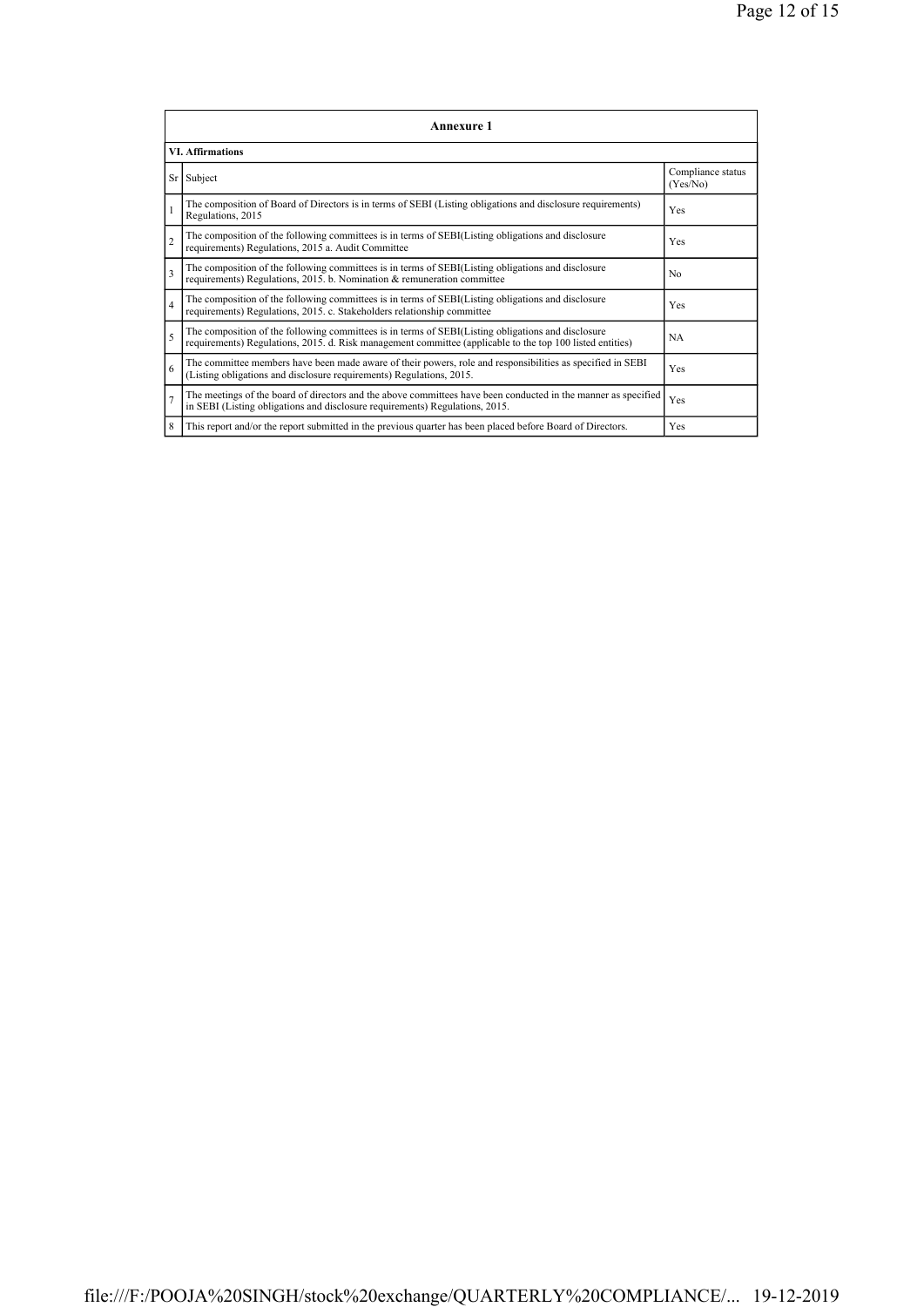| <b>Annexure 1</b> |                   |                                          |
|-------------------|-------------------|------------------------------------------|
| <b>Sr</b>         | Subject           | Compliance status                        |
|                   | Name of signatory | pooja singh                              |
|                   | Designation       | Company Secretary and Compliance Officer |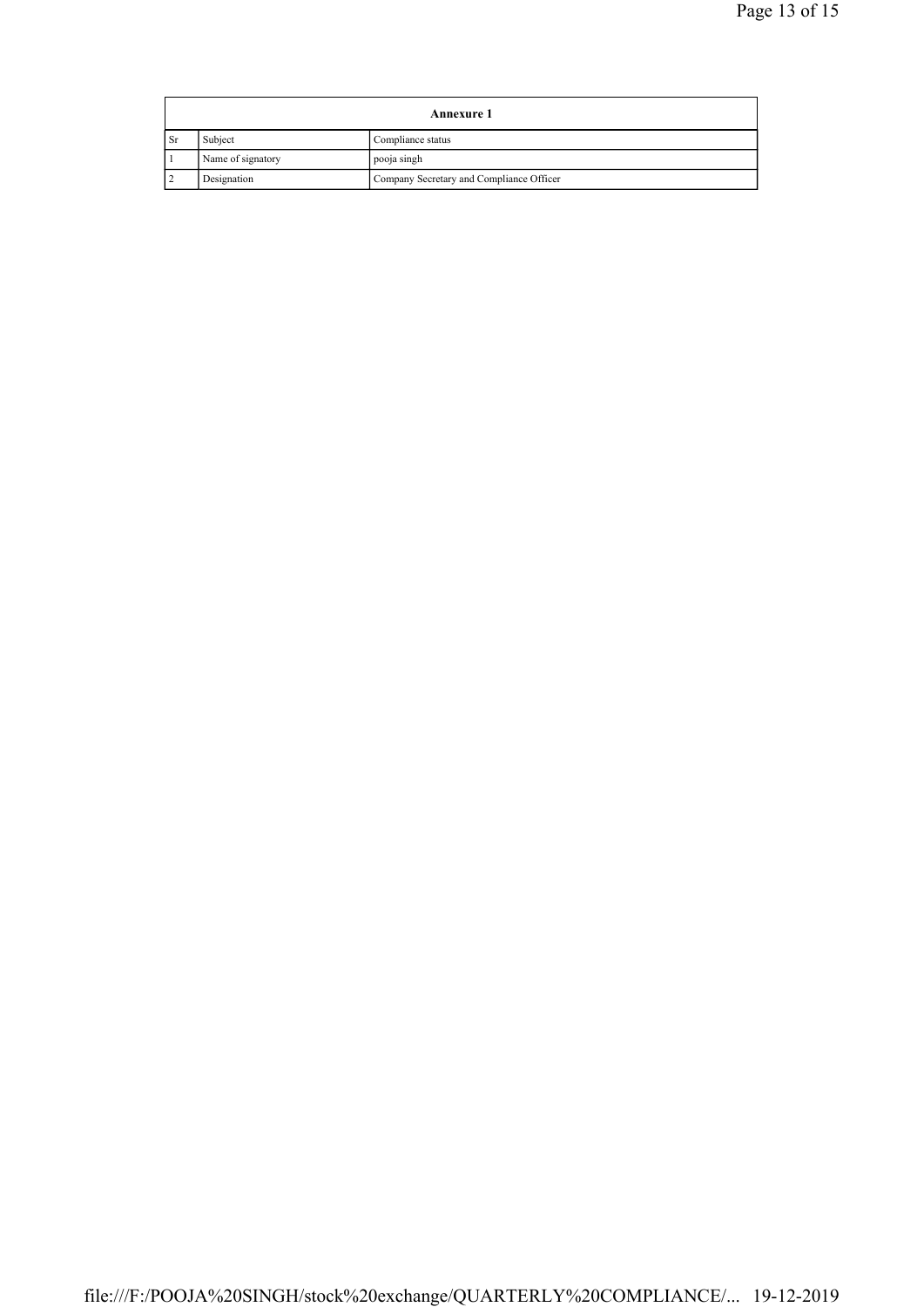| <b>Signatory Details</b> |                                          |  |
|--------------------------|------------------------------------------|--|
| Name of signatory        | POOJA SINGH                              |  |
| Designation of person    | Company Secretary and Compliance Officer |  |
| Place                    | <b>KOLKATA</b>                           |  |
| Date                     | 15-07-2019                               |  |